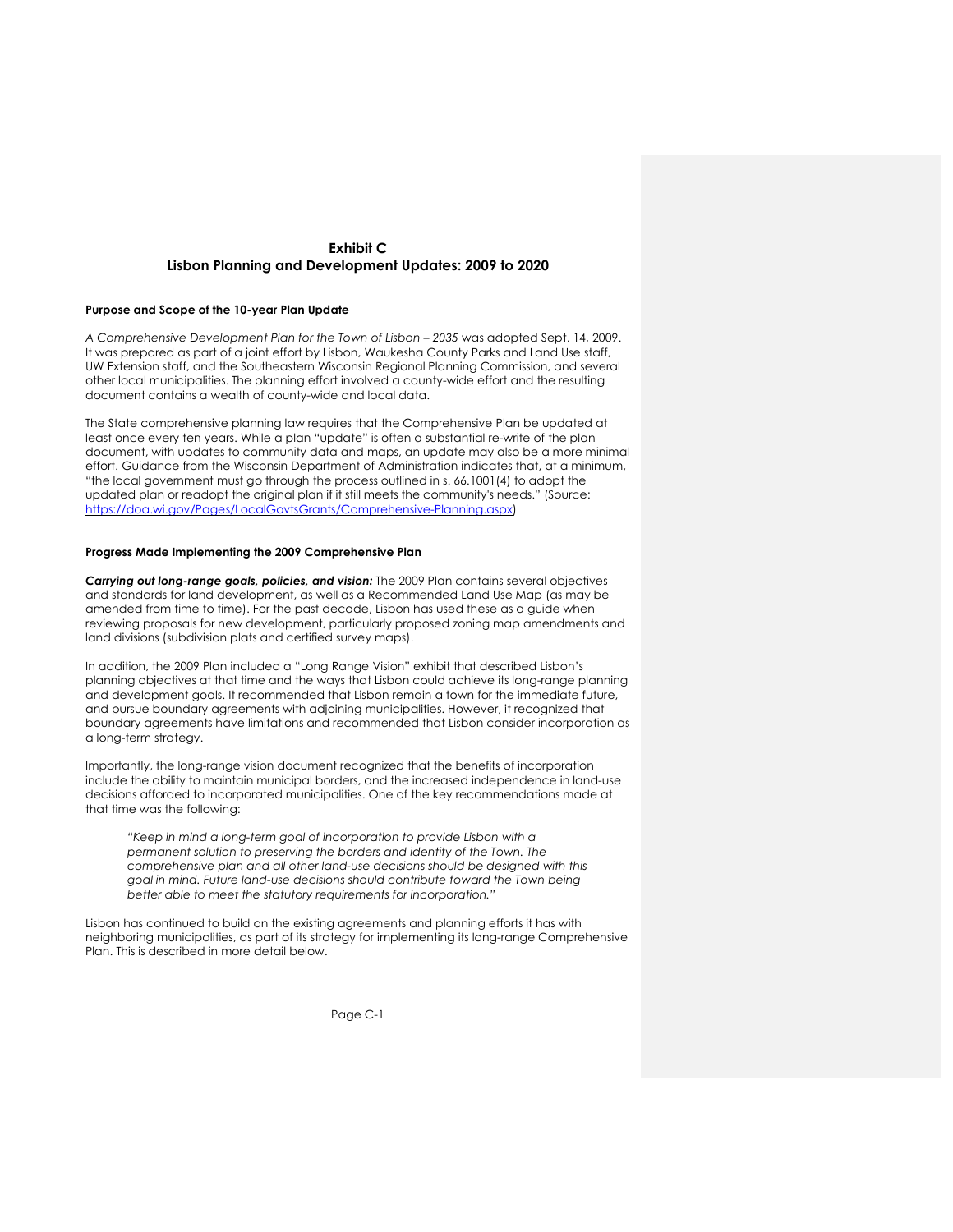*Boundary adjustments – annexations and detachments***:** Since 2009, Lisbon's land area has been reduced by approximately 469 acres. Several parcels of land have been detached from the town and attached or annexed to adjacent villages, either at the request of a land owner or triggered by the provisions of an intergovernmental agreement. The current municipal boundaries are reflected in the current Recommended Land Use Map.

**Improved intergovernmental cooperation:** Lisbon has built on the intergovernmental agreements that existed when the 2009 Comprehensive Plan was adopted. Specifically, new agreements have been forged with the Village of Sussex and the Village of Merton, to clarify and improve long-term plans for municipal boundaries, joint planning areas, and shared municipal services. Key features of these agreements are as follows.

- Village of Merton In 2020, Lisbon and Merton established a new intergovernmental cooperative plan agreement under Wis. Stats. 66.0307. It replaces the former stipulation and order agreement done in 2002 under Wis. Stats. 66.0301 and 66.0225. Key provisions of the new agreement include:
	- o Updated future boundary maps that identify the lands that both communities agree are to be transferred to Merton by December 31, 2029, upon the incorporation of the Town, or under specified circumstances such as land owner request;
	- o Provisions for shared services and a Shared Services Committee to make recommendations on future shared services, including snow plowing, shared use of a municipal compost site, and
- Village of Sussex In 2020, Lisbon and Sussex established a new boundary agreement under Wis. Stats. 66.0301. It replaces the former stipulation and order agreement done in 2001 under 66.0225. Key provisions of the new agreement include:
	- o Updated future boundary maps that identify the lands that both communities agree are to be transferred to Sussex by July 22, 2030, upon the incorporation of the Town, or under specified circumstances such as land owner request;
	- o Elimination of Joint Planning Areas and Sussex extraterritorial review jurisdiction for lands in Lisbon, greatly simplifying the development review process for much of the land in Lisbon;
	- o Updated design standards for "gateway" areas of mutual interest to both communities; and
	- o Agreements for the provision of expanded municipal water and sanitary sewer service areas along key community corridors.

*Special Planning Districts removed***:** In past years, stemming from the 2001 intergovernmental agreement with Sussex, Lisbon had identified "Special Planning Areas" or "Special Planning Districts" where special zoning regulations and design standards were applied. These areas had also been shown on the Recommended Land Use Map. With the new intergovernmental agreement approved in 2020, these Special Planning Areas are no longer necessary.

*Amendments to the Recommended Land Use Map:* Occasionally, Lisbon receives requests from land owners and developers to amend specific areas on the Comprehensive Plan's Recommended Land Use Map. In the past ten years, Lisbon has approved a handful of map amendments. Land use data current as of September 2020 was used for this Plan Update; the current Recommended Land Use Map is attached to this plan, as may be amended from time to time based on landowner requests and after consideration of the various goals and objectives of the plan.

Page C-2